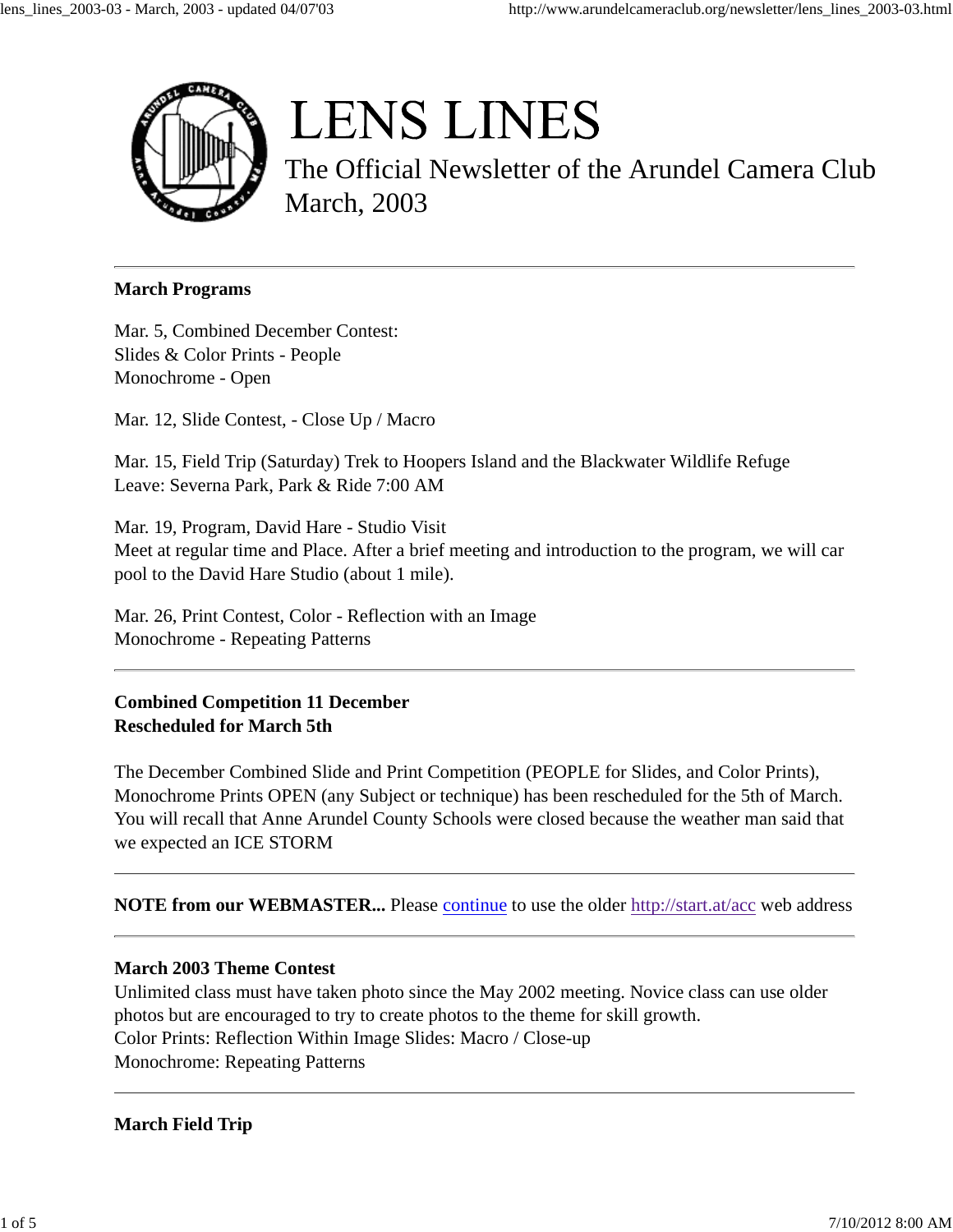Hoopers Island & Blackwater Wildlife Refuge

Plan for a rather long day visit with a lot of driving to get to the photo site. Once there, we will visit the nature center. We will have short drives through the refuge with a few short walks on smooth trails. We expect to see lots of wintering birds, reflections, marsh scenes, work boats, and perhaps working watermen.

We hope to find lunch along the Hoopers Island chain.

## **Harvey Kupferberg Judges our Prints on the 29th of January**

Harvey J. Kupferberg, Ph.D. has been active as a black and white photographer for most of his life. It was not until his children left for college in the early 1980s that it became a passion. First by taking introductory courses at Montgomery College and advancing through the photojournalism, portrait and finally large format courses. It was not until he was told to go to Seattle and study with Bruce Barnbaum did he achieve the confidence in exposure/ development and printing techniques. This effort lead to a higher level of competence in producing images to successfully compete at the GWCCC Master's level. Most of his works are now done with medium format (Bronica 645) and large format (Linhof 4X5) cameras. Now he has joined the digital age and is experimenting with printing scanned negatives using Photoshop and Epson printers.

January 29 Print Competition Competition Results Novice Monochrome 1st Place Ernie Swanson, "Turtle Island" 2nd Place Ernie Swanson, "Wheat" 3rd Place Dave Long, "Incoming Tide" 4th Place Ernie Swanson, "The Apple of his Eye" HM Connie Gray, "the Door on the Left" HM Dave Long, "Standing Guard" Unlimited Monochrome

1st Place Ted Golczewski, "That Rainy Day Feeling" 2nd Place Les Shockey,"Frederick Co. Riverbank" 3rd Place Ted Golczewski, "Morning Mist" 4th Place Les Shockey, "Maine Sentinel" HM Elizabeth Gauld, "Pickerel Rush Barrier"

Novice Color Prints 1st Place Doug Wise, "Walking Snowy Egret" 2nd Place Ernie Swanson, "Zoom!" 3rd Place Sunny Frank, "Cedar Waxwing" 4th Place Dolphy Glendinning, "First Frost" HM Ernie Swanson, "Sisters" HM Sara Mc Neely , "Meerkat" HM Dave Long, "Double Cross at St. Luke's" HM Doug Wise, "Hawk Song"

Unlimited Color Prints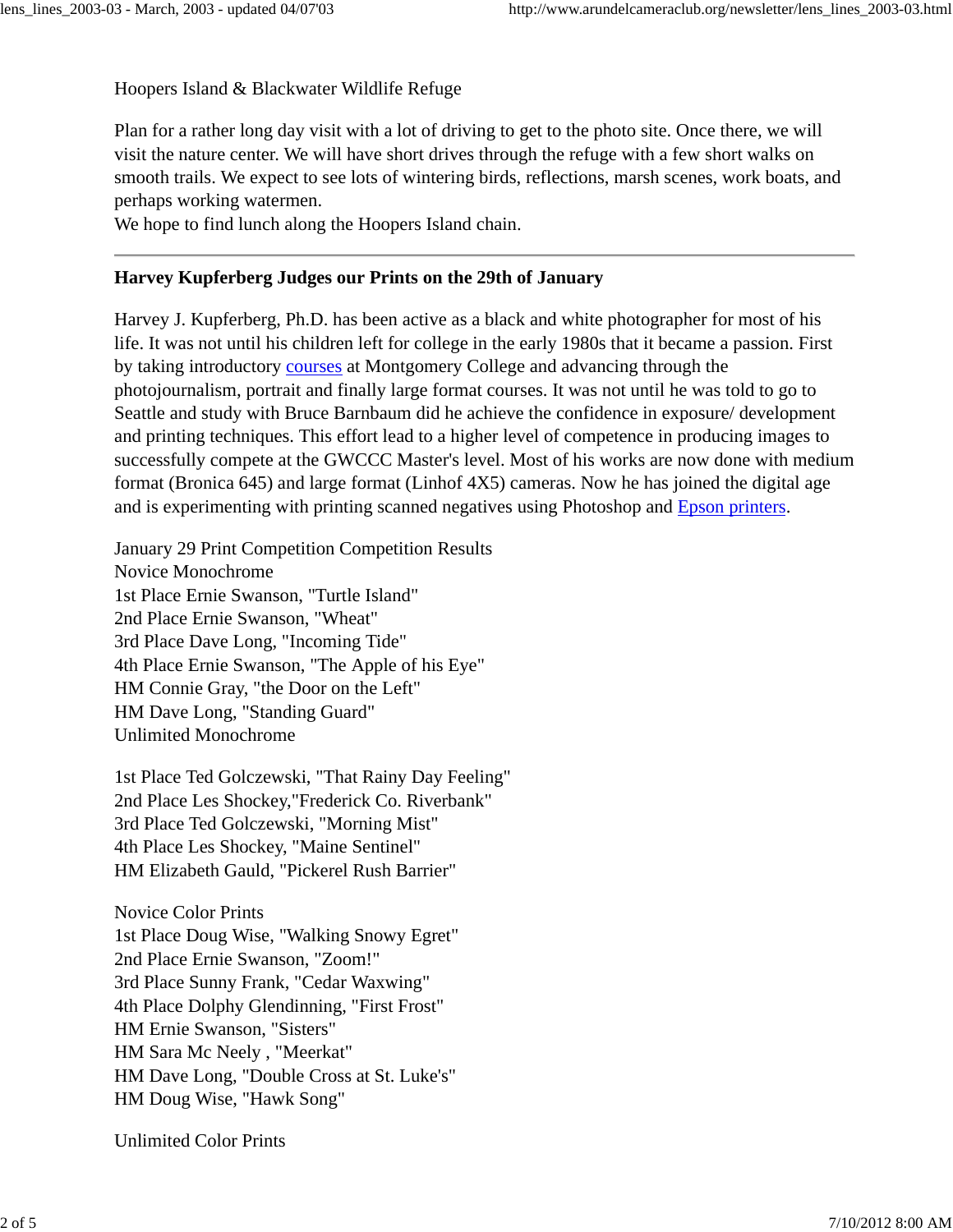1st Place Diana Listmann, "Oyster Boats as Art" 2nd Place Connie Gray, "Barn Cat" 3rd Place Diana Listmann, "Reflection in Motion" 4th Place Howard Penn, "Heart of the Tulip" HM Ted Golczewski, "Night Flight" HM Howard Penn, "Yellow Fish, Blue Water" HM Dick Fairhurst, "Color in the Valley" HM Who ever, "What ever"

### **February 12th Slide Competition - Tony Sweet Returns**

Our able teacher, author, and speaker came back to our photo club as a judge. He gave us some very definite rules to follow in our image planning. Yes, planning the image is important according to Tony. One must position the camera so that the resulting image has no "bulls - eye". If there is a critter, he must have "room to look or move into the picture". We are eager to learn from our contest judges. Thanks Tony for being a good teaching judge.

February 12th Competition Results

Novice Slides 29 entries 1st Place Jay Fleming, "Egret Walking" 2nd Place Bei Ma, "Spring" 3rd Place Bei Ma, "Golden Pond" 4th Place Dave Long, "The Fan" HM Jean Friday, "Hello" HM Jean Friday, "You Don't Say" HM Dolphy Glendinning, "Magnolia at Sunset"

Unlimited Slides 33 entries

1st Place Sara McNeely, "Storm at Grand Canyon" 2nd Place Howard Penn, "Bull" 3rd Place Ted Golczewski, "Kissin' Cousins" 4th Place Howard Penn, "Toucan Sam" HM Ted Golczewski, "Skimmer" HM Ted Golczewski, "After Preening" HM Diana Listmann, "Beach Rhythm"

# **Do you have and Idea for an Article for your Newsletter?**

Please e-mail your contributing article to the Newsletter Editor at tsquared@toad.net By the 4th Wednesday Any Month to

Be a PUBLISHED AUTHOR Make your Newsletter more interesting to our members

#### **Snow! Snow !! SNOW ! !!**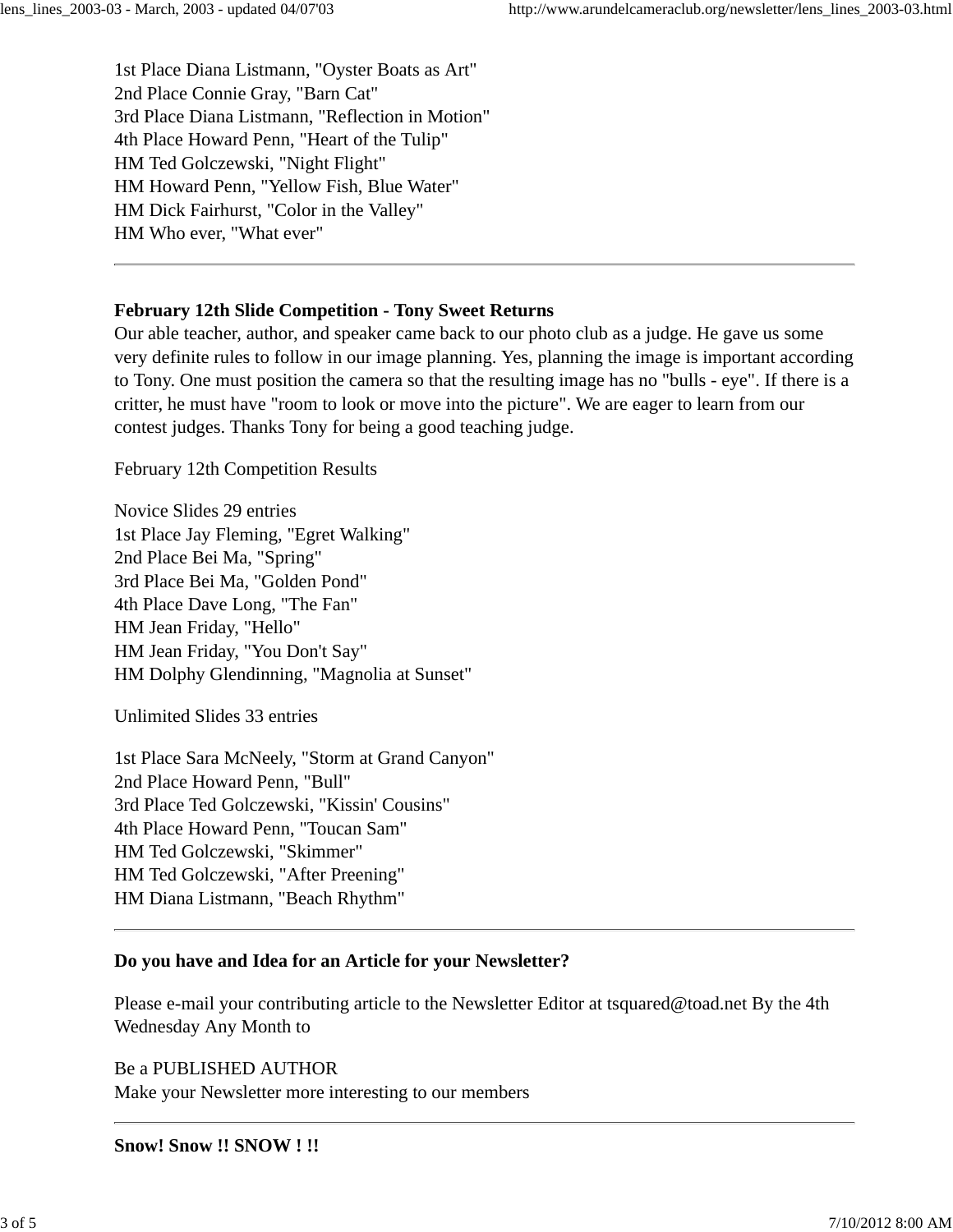February 26th Print Competition postponed due to SNOW !

**Snow ! Snow !! SNOW ! !!!**

Color Print Theme - Nature Monochrome Print Theme - Open

Jim Privitera, photography professor at Anne Arundel Community College, was ready to critique our prints. Our prints were ready to display. School was in session all day. The lovely large Snow flakes drifted down gently and lightly all day long. Someone suggested that roads and sidewalks were getting cold and covered with ICE !

All evening events and classes were canceled and the schools closed.

The Arundel Camera Club will try to reschedule the February 26th Print Contest.

Remember that Wednesday March 5th is the make - up date for the December 11th combined Slides and prints competition. The Theme for both slides and color prints is People. There is no theme for monochrome prints.

### **Monochrome, What is Monochrome for Arundel Camera Club Competition**

A monochrome print is one with only one color. That color is often shades of Sepia, brown, plus the black and white of a standard silver print. The color could be blue, red, or any other color that the photographer chooses. It does not have to cover the whole photo. Try a bit of color to enhance your photo. An example would be a red rose held in the hands of a lady photographed in black and white. This is called selective toning. See the following explanation. Selective Toning Your Monochrome Print

There are many ways to create this variety of monochrome image on your print. One is to dye a part of your finished print . You can paint a part, with just one color. Vegetable dyes from the kitchen work. There are many dye materials sold at the Camera Shop. Marshall's puts out some colored pencils. And some oil paints. There are also liquid water color dyes that are sold one color to the bottle. You may dilute the color. If you wish to try this, plan to use very small brushes, cotton swabs, cotton balls, and keep the paper towels handy. In the darkroom, the photographer sometimes covers part of the dry black and white image with a diluted rubber cement solution to keep it purely black and white. When this is dry, the print is soaked in a chemical that tones the uncovered portion of the image in a transparent color that retains all of the variations of tone in the original black and white image. After fixing the image, washing and drying the paper, the rubber cement is rubbed off. You can also add color digitally. You might ask Mike Dulisse about how he does this. Mike won a first place in monochrome using his technique.

**Arundel Camera Club** meets every Wednesday evening when school is in session. We meet at 7:30 and usually end around 9:00 p.m. at Severna Park High School, 60 Robinson Road, Severna Park in room G144. Meetings are open to the public, but only dues paying members may enter